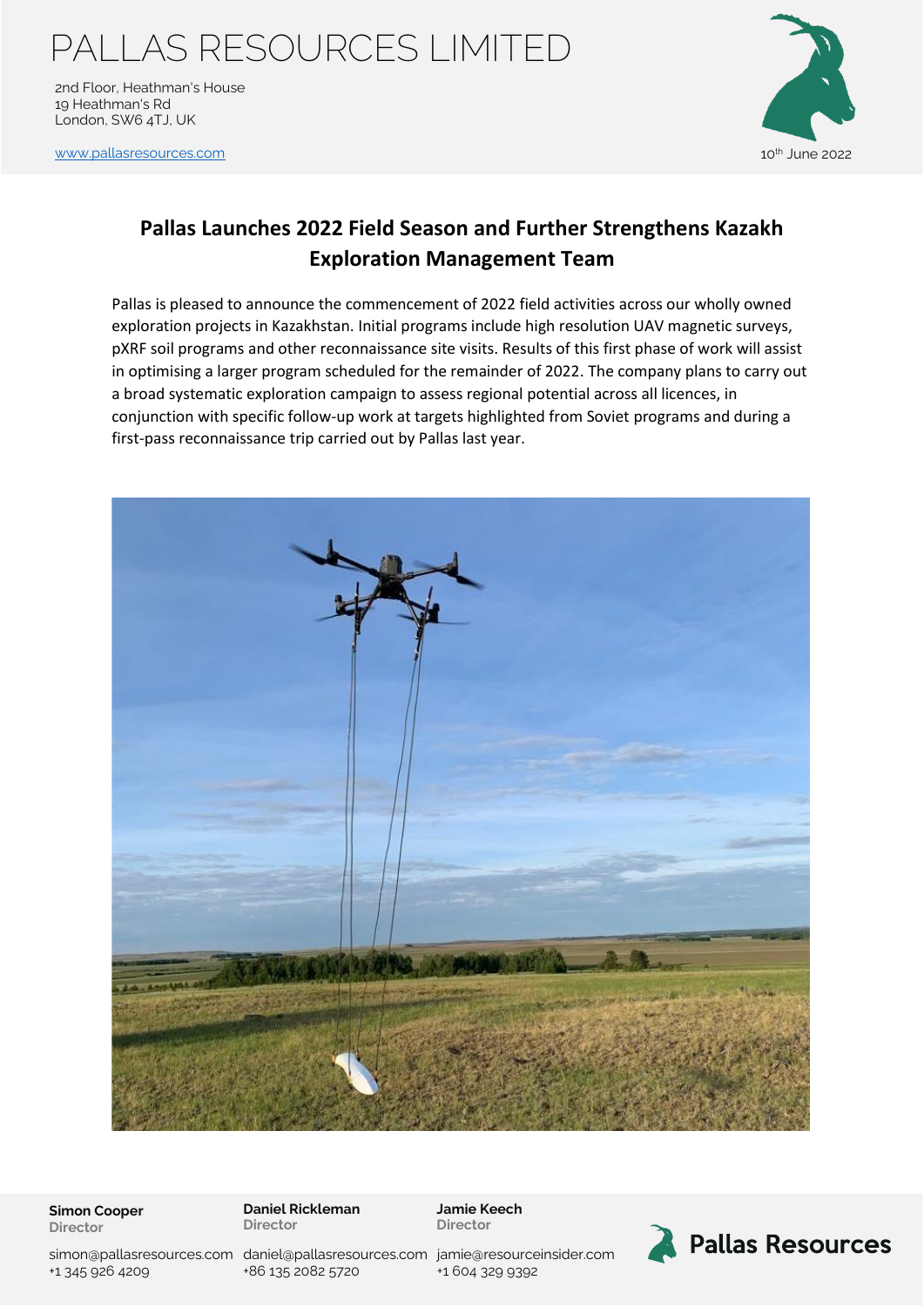# PALLAS RESOURCES LIMITED

2nd Floor, Heathman's House 19 Heathman's Rd London, SW6 4TJ, UK



[www.pallasresources.com](https://www.pallasresources.com/) and the community of the community of the community of the community of the community of the community of the community of the community of the community of the community of the community of the com



**Simon Cooper Director**

**Daniel Rickleman Director**

**Jamie Keech Director**



Pallas Resources

simon@pallasresources.com [daniel@pallasresources.com](mailto:daniel@pallasresources.com) jamie@resourceinsider.com +1 345 926 4209

+86 135 2082 5720

+1 604 329 9392